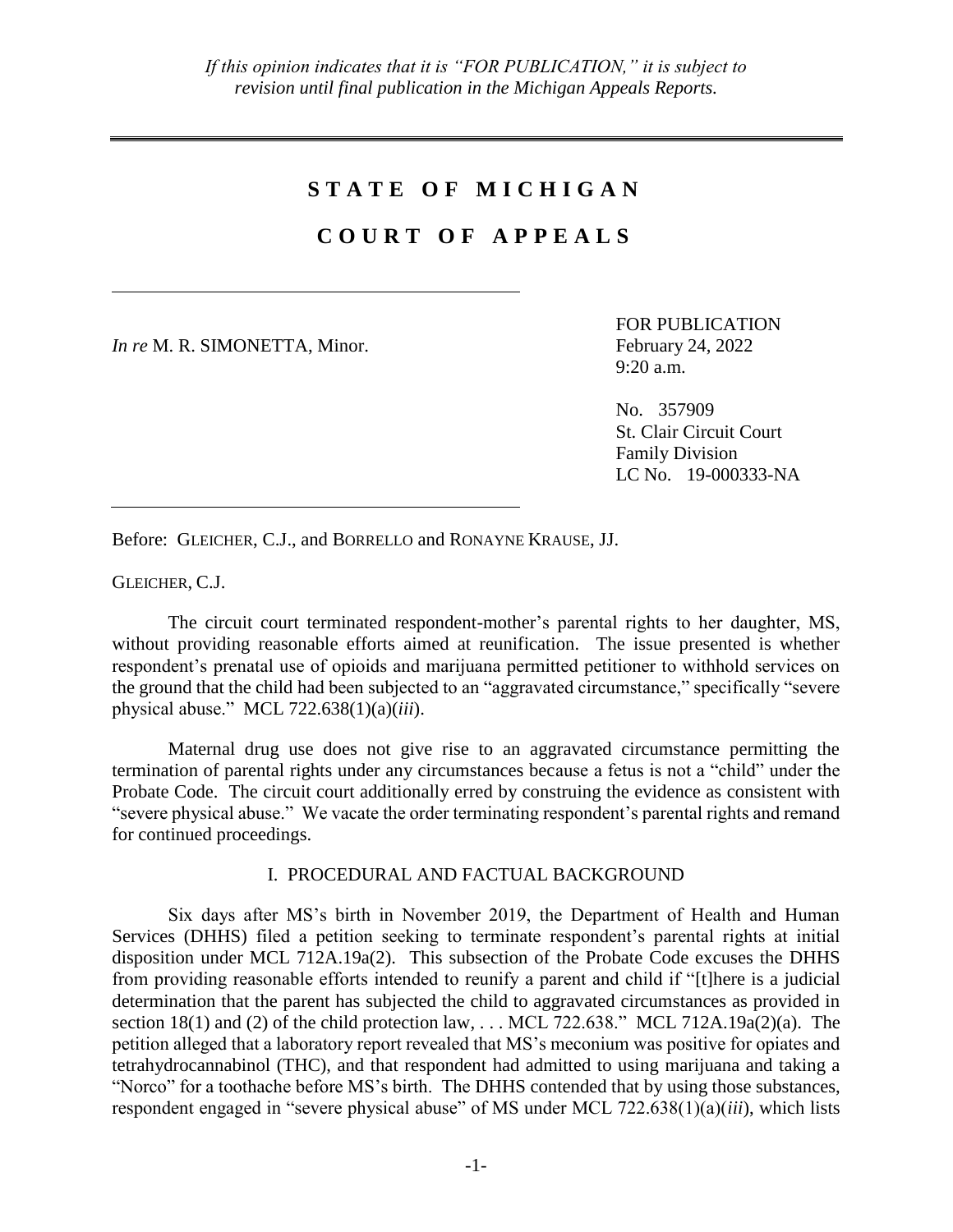as an aggravated circumstance "[b]attering, torture, or other severe physical abuse." The petition further alleged that respondent previously had been involved in a Children's Protective Services (CPS) action during which she voluntarily released her parental rights to twins.

A referee conducted an adjudication trial at which Dr. Xinyue Pan, a pediatrician, testified regarding MS's newborn condition and care. Dr. Pan verified that MS's meconium reflected exposure to two different opioids and THC.<sup>1</sup> When the laboratory reported these findings MS was immediately removed from her mother's room and placed in a special care nursery for "at least five days for monitoring of withdrawal symptoms." Dr. Pan's working diagnosis was "neonatal abstinence syndrome." She explained that babies withdrawing from opioids are "scored" according to different "symptoms." MS's scores were low, "usually one to five" out of an upper limit of 15, and she did not require any medication or medical interventions of any kind.

Dr. Pan did not offer any specific testimony regarding MS's symptoms of opioid withdrawal. And although Dr. Pan testified that narcotic exposure in utero can lead to developmental delays and "mental health issues," the record contains no evidence that MS sustained any perceptible injury whatsoever, either during her hospitalization or subsequently. To the contrary, MS's father and aunt testified that she is doing well and has no special needs.

Despite that no evidence substantiated that MS had been "severely abused," the circuit court terminated respondent's rights without requiring the DHHS to provide her with services. Compounding this error, neither the circuit court nor the referee who conducted the original termination hearing made a specific finding that aggravated circumstances existed. On appeal, respondent contended that reasonable efforts at reunification were required because aggravating circumstances had not been established. This Court affirmed the circuit court, concluding that "respondent's consumption of marijuana and opiates while pregnant . . . resulted in a lifethreatening injury." *In re A S-K Simonetta*, unpublished per curiam opinion of the Court of Appeals, issued February 18, 2021 (Docket No. 354081), p 5 (*Simonetta I*).

Respondent filed a handwritten application for leave to appeal in the Supreme Court. In a brief order, the Supreme Court vacated the part of the Court of Appeals' decision "holding that the trial court made the requisite judicial determination that respondent subjected [MS] to the circumstances provided for in MCL 722.638(1) and (2), and satisfied the requirements of MCR 3.977(E) necessary to terminate the respondent's parental rights without requiring reasonable efforts at reunification." *In re A S-K Simonetta*, 507 Mich 943; 959 NW2d 170 (2021) (*Simonetta II*). The Court noted that pursuant to *In re Mason*, 486 Mich 142, 152; 782 NW2d 747 (2010), "[r]easonable efforts to reunify the child and family must be made in all cases except those involving the circumstances delineated in MC: 712A.19a(2)." *Simonetta II*, 507 Mich at 943. The Court therefore ordered the circuit court on remand to "either order that the petitioner provide

 $\overline{a}$ 

<sup>&</sup>lt;sup>1</sup> Respondent testified that the second opioid detected (hydromorphone) resulted from the administration of Dilaudid before her caesarean section. Unfortunately, respondent's counsel neglected to obtain her medical records, did not call a witness to verify her testimony, and did not question Dr. Pan about the possibility that the medical administration of Dilaudid accounted for the second opiate.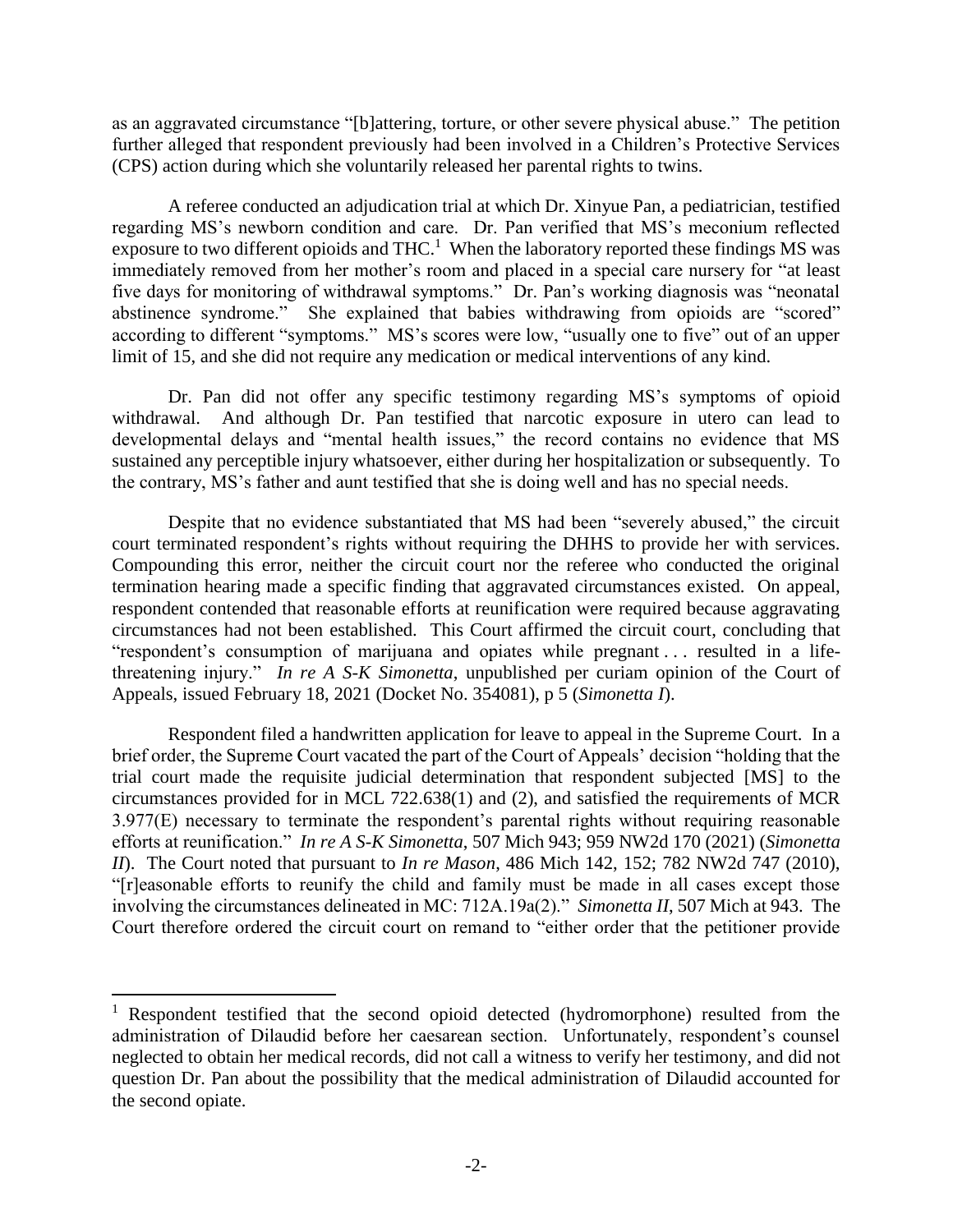reasonable services to the respondent, or articulate a factual finding based on clear and convincing evidence that aggravated circumstances exist such that services are not required." *Id*.

On remand the circuit court found that respondent had "abused [MS] by ingesting multiple opiates and THC during her pregnancy," and that the infant's neonatal abstinence syndrome diagnosis, "the withdrawal, and the potential lifelong complications of the exposure to multiple controlled substances constituted severe physical abuse caused by Respondent's drug use." Accordingly, the circuit court determined that reasonable efforts at reunification were not warranted.

Respondent again claimed an appeal. Her appointed appellate counsel filed a four-page brief in this Court. Despite the Supreme Court's order directing the parties' attention to whether respondent had subjected MS to aggravated circumstances under MCL 722.638(1) and (2), respondent's counsel raised no legal argument regarding aggravated circumstances or the failure to provide services. Instead, counsel's argument centered on the *petition*, not the evidence, offering only these two barely comprehensible sentences: "The petitioner then argues that petitioner [sic] is continuing to have issues with substance abuse and mental health. Those are not issues listed in the statute justifying immediate termination without offering services." That's it.

Notwithstanding appellate counsel's grossly inadequate briefing, we hold that respondent's drug abuse during her pregnancy and the ensuing harm to the child do not rise to the level of severe physical abuse. More importantly, maternal drug use does not give rise to "aggravated circumstances" under MCL 722.638 because this statute applies to "severe physical abuse" of a "child," and a fetus is not a "child" as that term is defined in the Probate Code or the Child Protection Law, MCL 722.621 *et seq*. A parent does not come within MCL 722.638 based on predelivery conduct, as such conduct is not, by definition, "abuse" of a "child."

#### II. THE LEGAL FRAMEWORK

The Legislature has expressed an unmistakable preference that the DHHS offer services to every parent at risk of losing parental rights. Services typically include drug treatment, psychological evaluation and support, and housing assistance. The reasonable efforts mandate is intended to reinforce and to accentuate the DHHS's goal: reunification. Withholding reasonable efforts is a narrowly drawn exception to the legislative preference that the DHHS actively engage with parents to keep families together.

"Reasonable efforts to reunify the child and family must be made in *all* cases except those involving aggravated circumstances[.]" *Mason*, 486 Mich at 152 (cleaned up). Absent aggravating circumstances, the DHHS "has an affirmative duty to make reasonable efforts to reunify a family before seeking termination of parental rights." *In re Hicks/Brown*, 500 Mich 79, 85; 893 NW2d 637 (2017). "As part of these reasonable efforts, the [DHHS] must create a service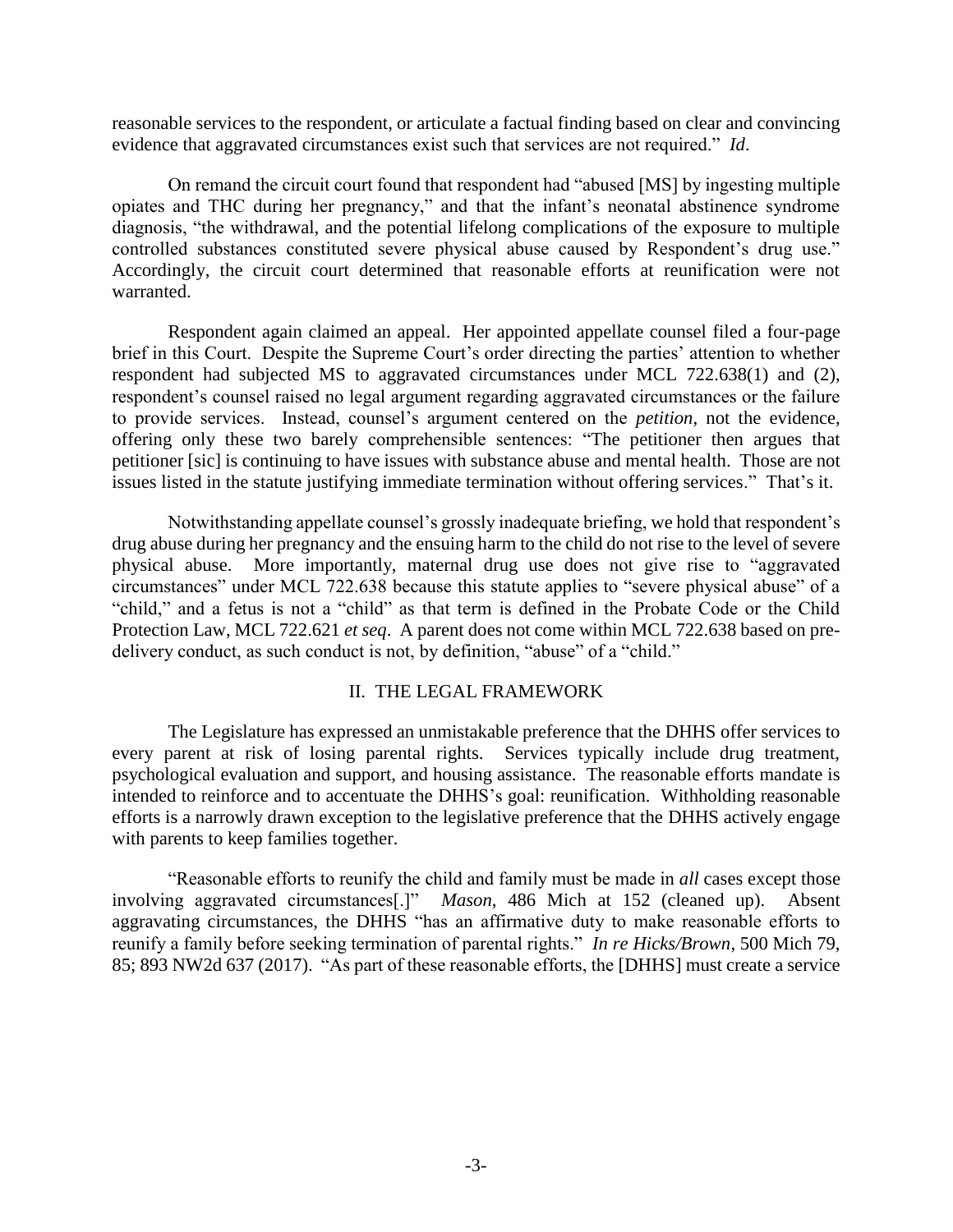plan outlining the steps that both it and the parent will take to rectify the issues that led to court involvement and to achieve reunification." *Id.* at 85-86.<sup>2</sup>

"Aggravated circumstances" are limited to six events or occurrences in the life of a "child." MCL 722.638(1)(a) provides that "aggravated circumstances" exist when a parent "has *abused* the *child* . . . and the abuse included 1 or more of the following":

(*i*) Abandonment of a young child.

(*ii*) criminal sexual conduct involving penetration, attempted penetration, or assault with intent to penetrate.

(*iii*) Battering, torture, or other severe physical abuse.

(*iv*) Loss or serious impairment of an organ or limb.

(*v*) Life threatening injury.

 $\overline{a}$ 

(*vi*) Murder or attempted murder. [*Id*. (emphasis added).]

Most of these circumstances are likely to be the subject of criminal prosecutions. They represent demonstrably violent or indisputably abusive conduct that causes long-lasting harm. The record does not support that MS sustained *any* consequences of respondent's prenatal use of controlled substances. But that is not the only reason that  $\S 638(1)$  does not apply here. MCL 722.638(1)(a)(*iii*) does not apply to the "abuse" of a fetus because a fetus is not a "child" as that term is defined in the criminal law or the juvenile code.

## III. A FETUS IS NOT A "CHILD" UNDER THE PROBATE CODE

Aggravated circumstances justifying a petition seeking termination of parental rights at initial disposition under MCL 712A.2 are triggered when a parent "has abused the child" in one of the ways delineated in MCL 722.638(1)(a). That statute is part of the Child Protection Law, MCL 722.621 *et seq*., which defines "child" as "a person less than 18 years of age." MCL 722.622(f). Similarly, the Michigan adoption code under the Probate Code defines "child" as "an individual less than 18 years of age." MCL 710.22(j). Neither of these definitions contemplate that a fetus is a "child."

In *People v Jones*, 317 Mich App 416; 894 NW2d 723 (2016), this Court thoughtfully considered whether a statute criminalizing child abuse, MCL 750.136b(2), applied to a mother

 $2$  Many opinions issued by this Court incorrectly state that the DHHS "is not required to provide reunification services when termination of parental rights is the agency's goal." See, e.g., *In re Moss*, 301 Mich App 76, 91; 836 NW2d 182 (2013), quoting *In re HRC*, 286 Mich App 444, 463; 781 NW2d 105 (2009). Such statements are contrary to *Mason*, *Hicks/Brown*, and *In re Rood*, 483 Mich 73, 98-100; 763 NW2d 587 (2009), and should be viewed as inaccurate abbreviations of governing precedent.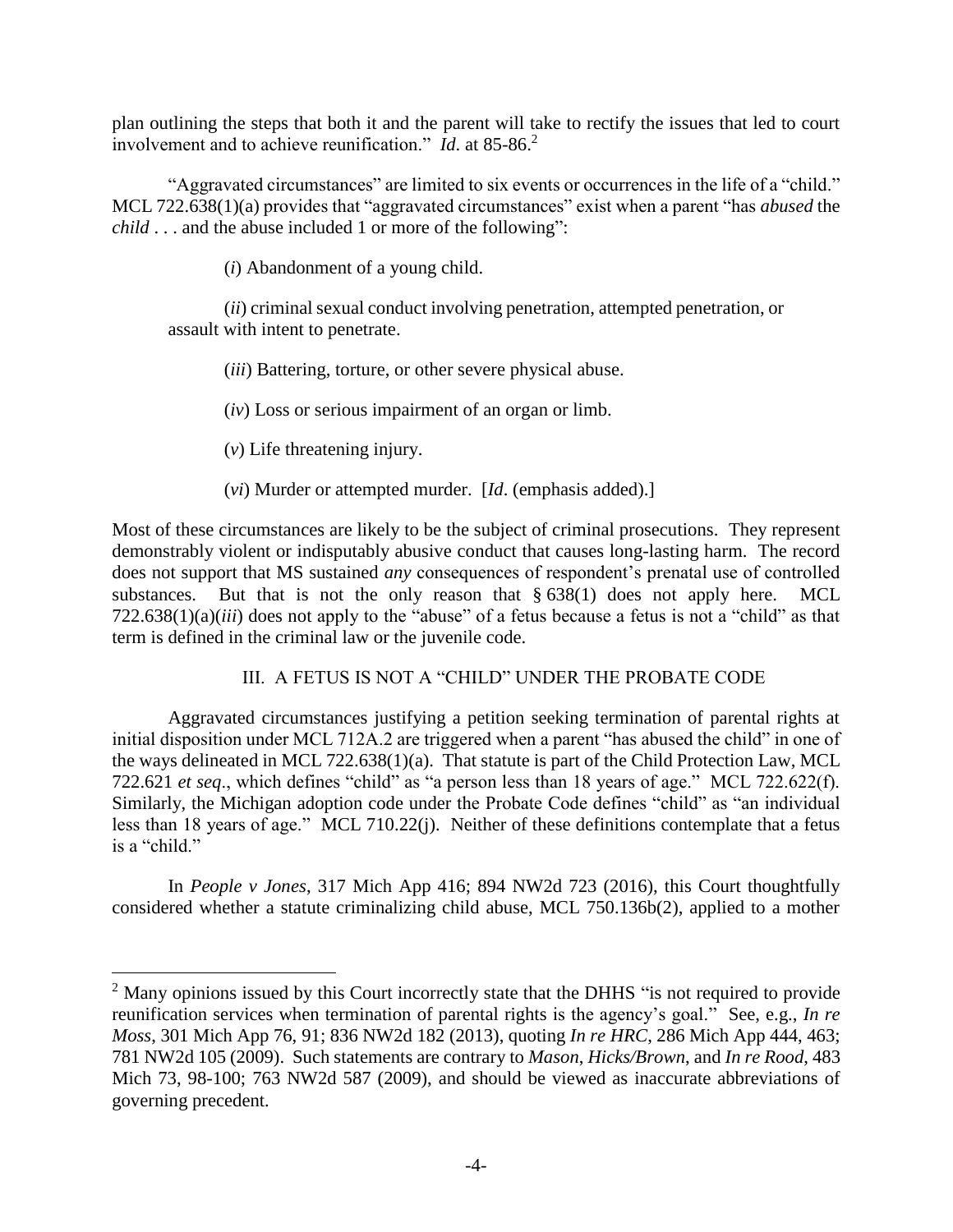who used methamphetamine while pregnant and delivered an infant with serious medical problems. In that statutory context (the Michigan Penal Code), the word "child" is defined as "a person who is less than 18 years of age and is not emancipated by law . . . ." MCL 750.136b(1)(a). The statute's definition of "person" is limited to the individual committing the abusive act. MCL 750.13b(1)(d). This Court noted that the definition of "child" "does not refer to fetuses or to conduct that harms a fetus," concluding that "neither the definition of 'child' nor the definition of 'person' found in the statute specifically includes fetuses." *Jones*, 317 Mich App at 422. The Legislature *has* criminalized conduct that specifically harms fetuses, *Jones* points out, in several other statutes. *Id*. at 424-426. "And the Legislature has consistently refrained from expanding the definition of person to include fetuses." *Id*. at 429.

In light of the appearance of the word "fetus" in a number of civil and criminal laws, the Legislature's omission of a fetus from the Probate Code's definition of "child" should be viewed as purposeful. Aside from the definition of "child," other interpretive guides support that the Legislature did not intend that MCL 722.638 would apply to fetuses.

The individual words of a statute should be read holistically "with a view to their place in the overall statutory scheme." *Davis v Mich Dep't of Treasury*, 489 US 803, 809; 109 S Ct 1500; 103 L Ed 2d 891 (1989). See also *TOMRA of North America, Inc v Dep't of Treasury*, 505 Mich 333, 351; 952 NW2d 384 (2019) ("This interpretation reflects a holistic reading of the statutory text and gives each provision its appropriate meaning and function."); *South Dearborn Environmental Improvement Ass'n, Inc v Dep't of Environmental Quality*, 502 Mich 349, 367-368 917 NW2d 603 (2018) ("However, we do not read statutory language in isolation and must construe its meaning in light of the context of its use."). When construed together, the aggravating circumstances identified in MCL 722.638(1)(a)(*iii*)—"battering, torture, or other severe physical abuse"—apply to children living outside the womb. In a broader context, the other aggravating circumstances captured in MCL 722.638(1)(a) also pertain to children who have been born, and not fetuses: "abandonment," "criminal sexual conduct involving penetration, attempted penetration, or assault with intent to penetrate," "loss or serious impairment of an organ or limb," "life threatening injury," and "murder or attempted murder."

This interpretation of the plain language of MCL 722.638(1)(a) coincides with that of the Children's Protective Services Manual (CPSM), PSM 711-4 (February 1, 2017), p 2, available at <https://dhhs.michigan.gov/OLMWEB/EX/PS/Public/PSM/711-4.pdf#pagemode=bookmarks> (accessed January 25, 2022), which defines a "child" as "[a] person under 18 years of age," and further provides: "Parental substance abuse, positive toxicology or withdrawal in an infant does not in and of itself indicate that child abuse or neglect has occurred or that the infant has been severely physically injured." CPSM, PSM 716-7 (September 1, 2020), p 6, available at <https://dhhs.michigan.gov/OLMWEB/EX/PS/Public/PSM/716-7.pdf#pagemode=bookmarks> (accessed January 25, 2022). The manual advises that "[s]ubstance abuse is a mental health disorder and caseworkers should assist the parent/caregiver in accessing relevant supports and services." *Id.* at 1. This corresponds to MCL 712A.2's mandate that reasonable efforts be provided to parents who have not harmed their children in any of the ways delineated in  $\S$  638(1)(a), thereby acknowledging that those parents may benefit from skilled intervention and care.

By excluding fetuses from the definition of a "child," our Legislature has recognized that drug use during pregnancy does not automatically mean that a mother will abuse her child after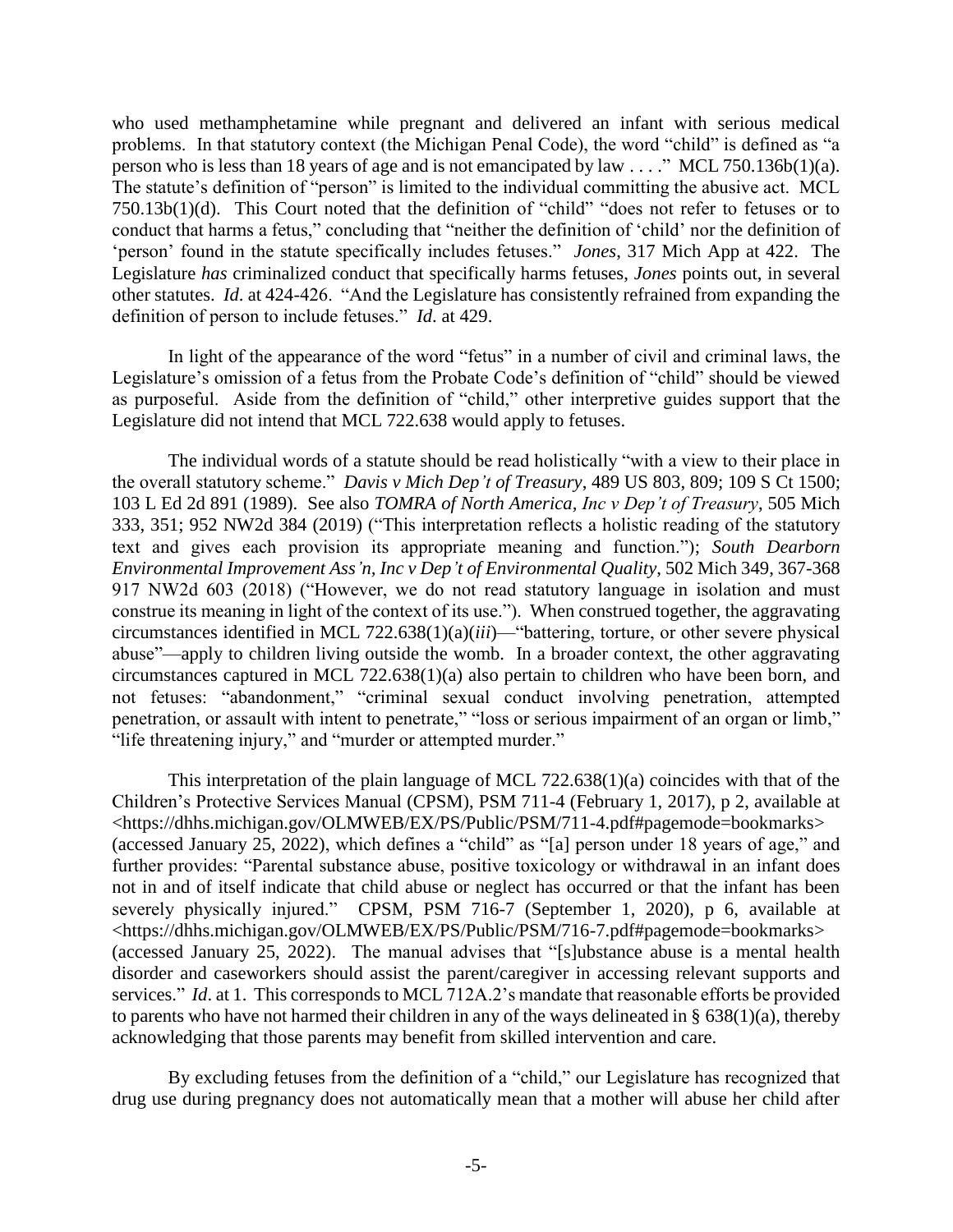birth. CPS has reached the same conclusion. Ironically, MS's father was a respondent when the child was taken into care, and at that time faced a felony drug charge and had a long history of substance abuse including heroin, methamphetamine, and marijuana use. After receiving extensive services, he was deemed capable of caring for MS. The DHHS's obvious inconsistency regarding parental drug abuse smacks of gender bias.

Aggravated circumstances do not exist in this case as a matter of law, supporting vacation of the termination of respondent's parental rights on that ground alone.<sup>3</sup>

### IV. THE EVIDENCE DOES NOT SUPPORT "SEVERE PHYSICAL ABUSE"

The usual standard of proof in termination of parental rights cases is a preponderance of the evidence. But to justify termination of parental rights at initial disposition and without reasonable efforts at reunification, a court must find "on the basis of clear and convincing legally admissible evidence" that the facts alleged are true, establish at least one statutory ground for termination, and that termination is in the child's best interests. MCL 3.977(E)(3).

The record does not contain clear and convincing evidence that MS was "severely abused." As discussed above, the DHHS failed to introduce any evidence supporting that respondent's opioid use harmed MS. Rather, the evidence demonstrates that MS was placed in a special care nursery only after her meconium tested positive for opioids, not because she exhibited signs or symptoms of neonatal abstinence syndrome. And if MS did in fact have such symptoms, the DHHS failed to place them in evidence.

The record strongly supports that the DHHS's decision to deny respondent services was based on respondent's previous voluntary termination of her parental rights to her twins (an improper basis for denying services) and a desire to punish respondent for her drug use. According to the CPSM, PSM 711-1 (November 1, 2013), p 1, available at <https://dhhs.michigan.gov/OLMWEB/EX/PS/Public/PSM/711-1.pdf#pagemode=bookmarks> (accessed January 25, 2022), however:

The purpose of [CPS] is to ensure that children are protected from further physical or emotional harm caused by a parent or other adult responsible for the child's health and welfare and that families are helped, when possible, to function

 $\overline{a}$ 

<sup>3</sup> We acknowledge that *In re Rippy*, 330 Mich App 350, 357-359; 948 NW2d 131 (2019), this Court upheld a termination of parental rights at the initial disposition based on an assumption that a mother's prenatal drug use was an aggravated circumstance. However, the majority in *Rippy*, 330 Mich App at 359 n 2, declined to consider whether a "fetus" falls within the definition of a "child" as contemplated in MCL 722.638(1), and therefore reached no binding opinion on that question. Although neither trial nor appellate counsel specifically preserved the issue in this case, we may exercise our discretion to address it. This is a matter of statutory interpretation that we review de novo and the facts necessary to our resolution are of record. See *Frericks v Highland Twp*, 228 Mich App 575, 585; 579 NW2d 441 (1998); *Gillette Co v Dep't of Treasury*, 198 Mich App 303, 311; 497 NW2d 595 (1993).